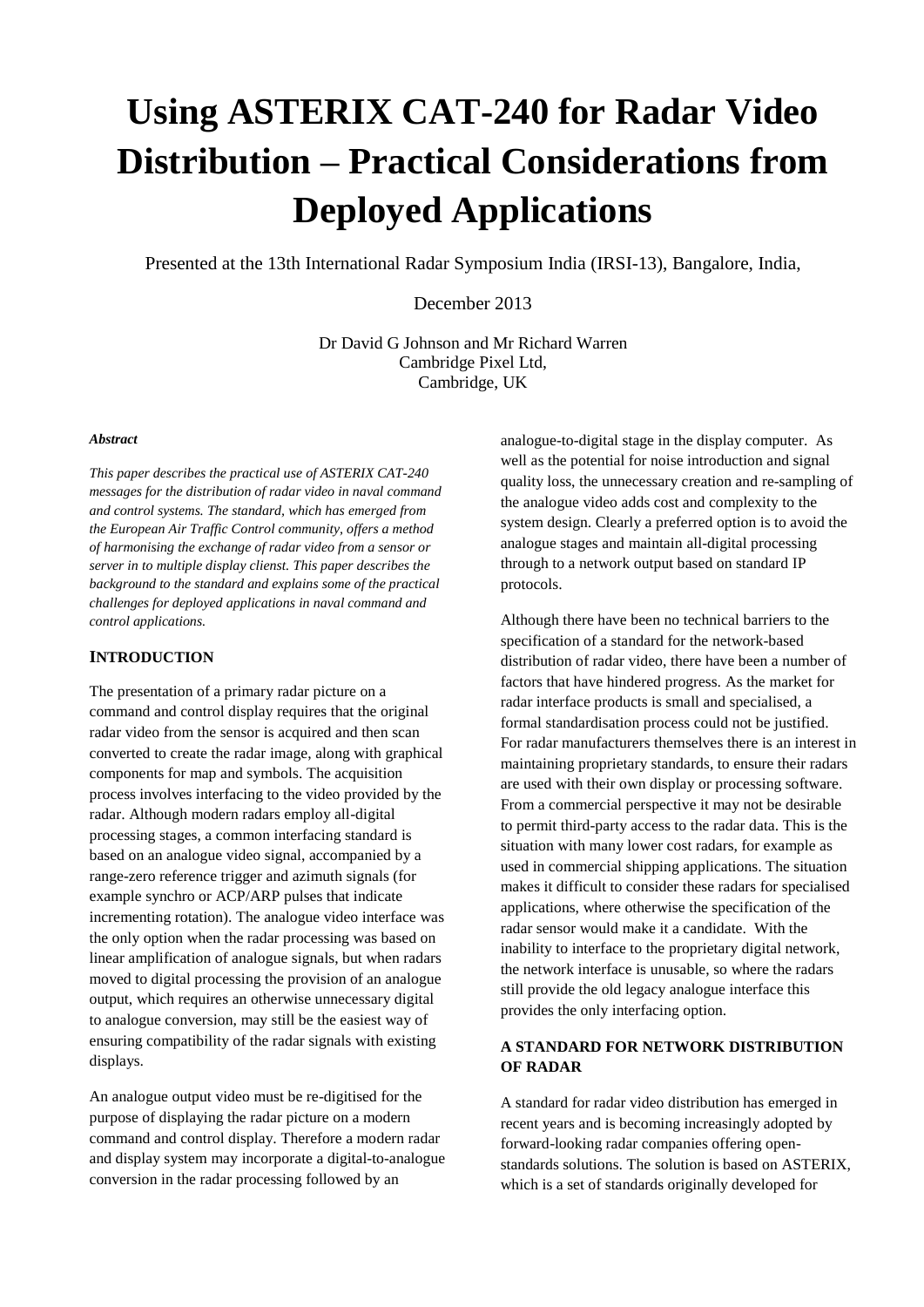message and data exchange in European air traffic control applications. The ASTERIX standards identify a collection of message types, called categories or CAT. For example, CAT-48 messages define the format for the exchange of track reports that define target positions. The standard that covers radar video distribution is CAT-240.

There is nothing specific in the standard that ties it to air traffic control and the family of standards for plots, tracks and video are now routinely used for naval command and control, security and vessel traffic radar applications.

#### **ASTERIX CAT-240**

After its specification as a standard in 2009, ASTERIX CAT-240 has been adopted by a number of radar manufacturers as their preferred network video standard. For example, the SharpEye series of solid state radars from Kelvin Hughes – see [Figure](#page-1-0) 1- have an option for CAT-240 output. This permits the radar to be used with standard display applications that accept this format, for example a Radar Visualisation Application shown in [Figure 2.](#page-4-0)



**Figure 1 - The solid-state SharpEye series of radars from Kelvin Hughes combine exceptional performance with open-systems interfaces based on ASTERIX standards**

<span id="page-1-0"></span>In this situation a standard Windows-based software application can interface directly to the radar to receive the video with no analogue interfacing. The same application can be used to control the radar, meaning that a complete radar control and display application can be provided based on open standards and running on a lowcost laptop, or similar, platform.

The CAT-240 standard is a way of exchanging radar video between a source of data and one or more

destinations. The data is provided in polar-format, which is a sequence of radar returns at changing angles, each comprising a set of samples representing the radar video at increasing range. For example, if the radar's range is digitised into 4,000 samples for each pulse and there are 1,000 pulses per second (prf = 1kHz) then the CAT-240 data stream represents a set of 1,000 messages per second, where each message encodes 4,000 samples of data. The receiving equipment is responsible for receiving this data and processing it for display, for example, with a scan converter that converts the polarformat video into a PPI (plan position indicator) image that can be shown with maps and overlays – see [Figure 2](#page-4-0) for an example.

#### **COMPRESSED OR UNCOMPRESSED VIDEO**

The CAT-240 standard defines each radar return as a combination of a header and a data block. The header provides information such as the angle represented by the block, the range of the radar video, time of day etc.

Within the data block of the CAT-240 message the video can be compressed or uncompressed. For the compressed option the ASTERIX standard does not specify the type of compression to be used. In principle this permits a proprietary compression scheme to be used to encode the data in the ASTERIX wrapper. In practice however, existing implementations of CAT-240 use either uncompressed data or else data compressed using a well-known compression scheme, such as ZLIB.

The obvious benefit in compressing video is to reduce the network bandwidth for distribution. Indeed, compression can offer a typical bandwidth reduction of 10 to 1 in the case of processed video. A minor consideration in the use of compressed video is that resources are needed for compression and decompression. On the decompression side, where there is typically significant computing resource available associated with the display application, there is generally no problem with the decompression process. On the compression side, the resources may be more limited, especially if the radar processing is implemented in an FPGA, for example.

Another, more significant, consideration with the use of compressed data is that whereas the bandwidth of the resulting video will generally be smaller than the uncompressed video, the bandwidth will be variable, with less compression where there is high clutter (sea, ground and weather, for example). The benefit of using uncompressed video is that the overall system performance, especially the network loadings, can be tested and can be safely relied on to remain constant.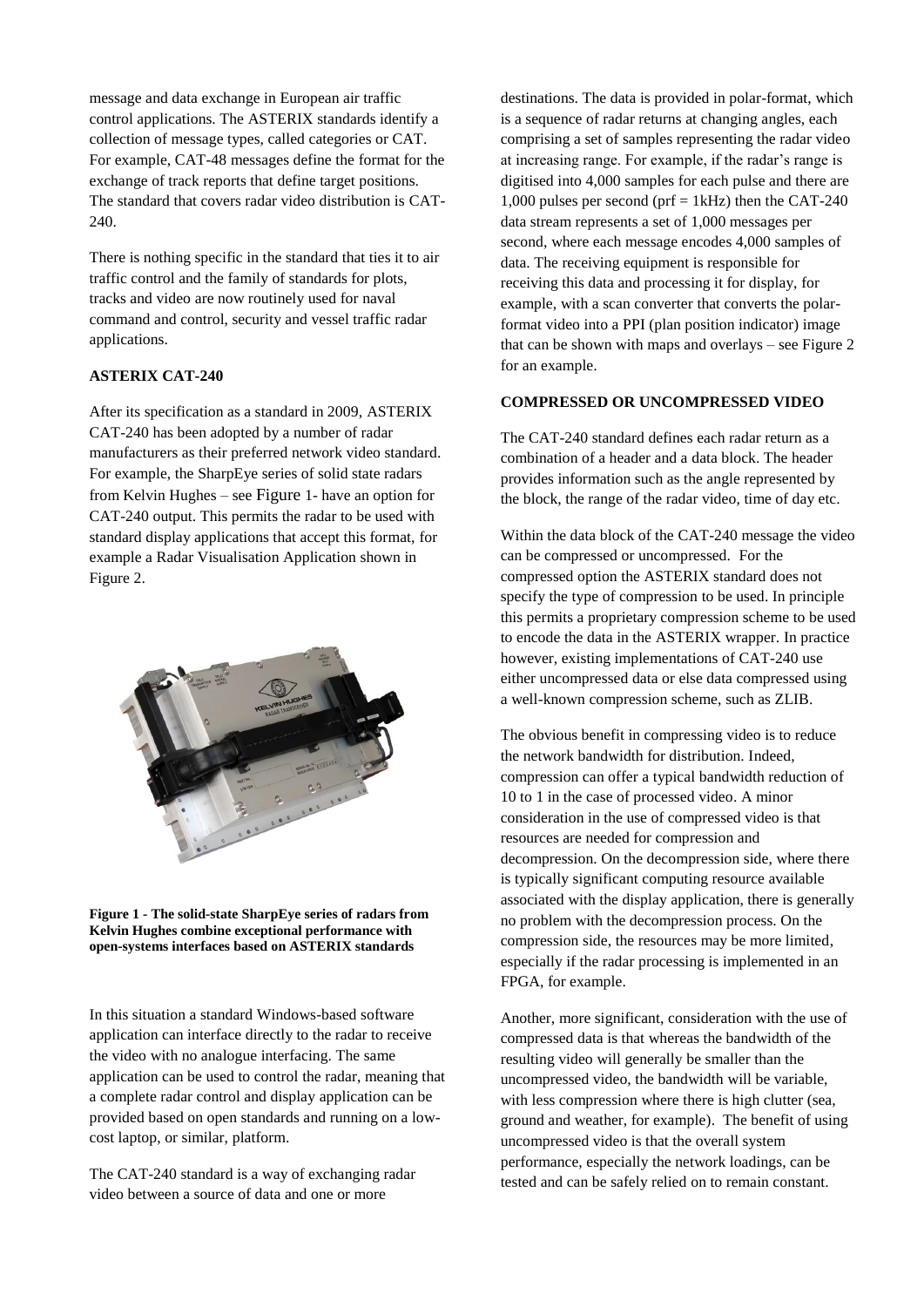Any subsequent change in the input data, for example from additional clutter, will have no affect on the network load or data processing. Conversely, a compression process will achieve an output data rate that is dependent on the nature of the input data, with higher levels of clutter and noise reducing the available compression. It means that a system that appears to work correctly in one condition could experience a system overload with consequent loss of data when the operating environment changes. Great care must be taken to test the system in a worse case condition.

#### **PACKETISATION OF ASTERIX CAT-240**

With or without compression, the size of a CAT-240 packet comprising header and data is likely to be several Kbytes long, perhaps 10s of Kbytes. Consideration must then be given to the delivery of such a large packet through standard IP protocols. The ASTERIX CAT-240 standard does not define the way that the packet is delivered, leaving this to the underlying transport protocol. In the common distribution method of UDP, a large packet size needs to be broken into smaller units each less that the packet size for the UDP protocol (called the maximum transmission unit or MTU). Although the transport process will, in theory, handle the delivery of large packets of data by automatically breaking them into smaller units and reassembling them on the other side, a problem exists in the IPv4 protocol which means the process would not work as expected in a practical implementation.

### **FRAGMENTATION OF LARGE UDP PACKETS**

The ID field in the IP header is 16-bits, which means that ID values are re-used every 65536 packets. At high data rates required for radar distribution, this ID field will wrap around quite frequently. For example, for a 2KHz PRF, the ID field will wrap around roughly every 32 seconds. A problem can occur when one of the fragments is lost for some reason on the network. For example, consider that a big packet is split into 4 fragments, but only 3 arrive correctly. When this happens, the receiving operating system stores the 3 fragments in a "packet reassembly buffer", waiting for the 4th fragment to arrive. The 4th fragment is lost for some reason, so it never arrives, but approximately 32 seconds later the ID field wraps around and a new set of fragments is sent with the same ID field as before. The receiving system thinks that the first fragment of the new group matches the missing one from 32 seconds earlier (in the example above) and so it reassembles the 3 buffered fragments with this new one and makes a big packet from them. This has two problems. The reassembled packet is corrupt (because it has three

fragments from one packet, and a fourth from a different packet). Also, it leaves three fragments in the packet reassembly buffer again, waiting for their 4th. After another 32 seconds, the ID field wraps around again and it all starts again. A single missing fragment can therefore cause a self-propagating effect, with three fragments added to the packet reassembly buffer every time, waiting for the 4th one which seems to appear 32 seconds later. Whenever any fragment is lost on the network, another of these self-propagating instances is started, so the packet reassembly buffer can grow and grow, never sorting itself out. The result is that a small packet loss, potentially in itself not noticeable, cascades into a major data loss and hence loss of radar data at the receiving equipment.

Fragments are discarded if they are not completed within the "packet reassembly timeout". On Windows, this is set at 60 and hence PRFs that cause the ID value to wraparound faster than that are susceptible to this problem. On Linux it is configurable, although a balance must be made between the requirements of a lower timeout value for radar distribution, and a higher value that might be necessary for other networking operations.

In summary, UDP fragmentation can be problematic at high data rates, where the ID field is re-used faster than the packet reassembly timeout of the operating system. Gradually more and more corrupt messages will be received and also the loading will increase because the reassembly buffer will be growing.

The solution to this problem is to make sure that fragmentation cannot happen with high data rates. If IP jumbo frames are supported in the networking equipment, the sender can send large packets because fragmentation should not occur. But, if jumbo frames are not supported, the sender must only send packets that are smaller than the MTU. Practically, this can be difficult with ASTERIX CAT-240 for a couple of reasons. Firstly, the specification isn't entirely clear on how large returns should be divided into smaller subpackets, so it is important to know that the sender and receiver are compatible. It would be possible for a sender to take a view on packet division that is not compatible with the receiving equipment. Secondly, if compression is enabled then it really only makes sense in CAT-240 for each sub-packet to be compressed individually, rather than compressing the whole spoke and then chopping that up into sub-messages. Until it is known how much a spoke will compress, it is not known whether the compressed size will be less than the MTU or not. If it is more than the MTU, how many packets should it be divided into to guarantee that each sub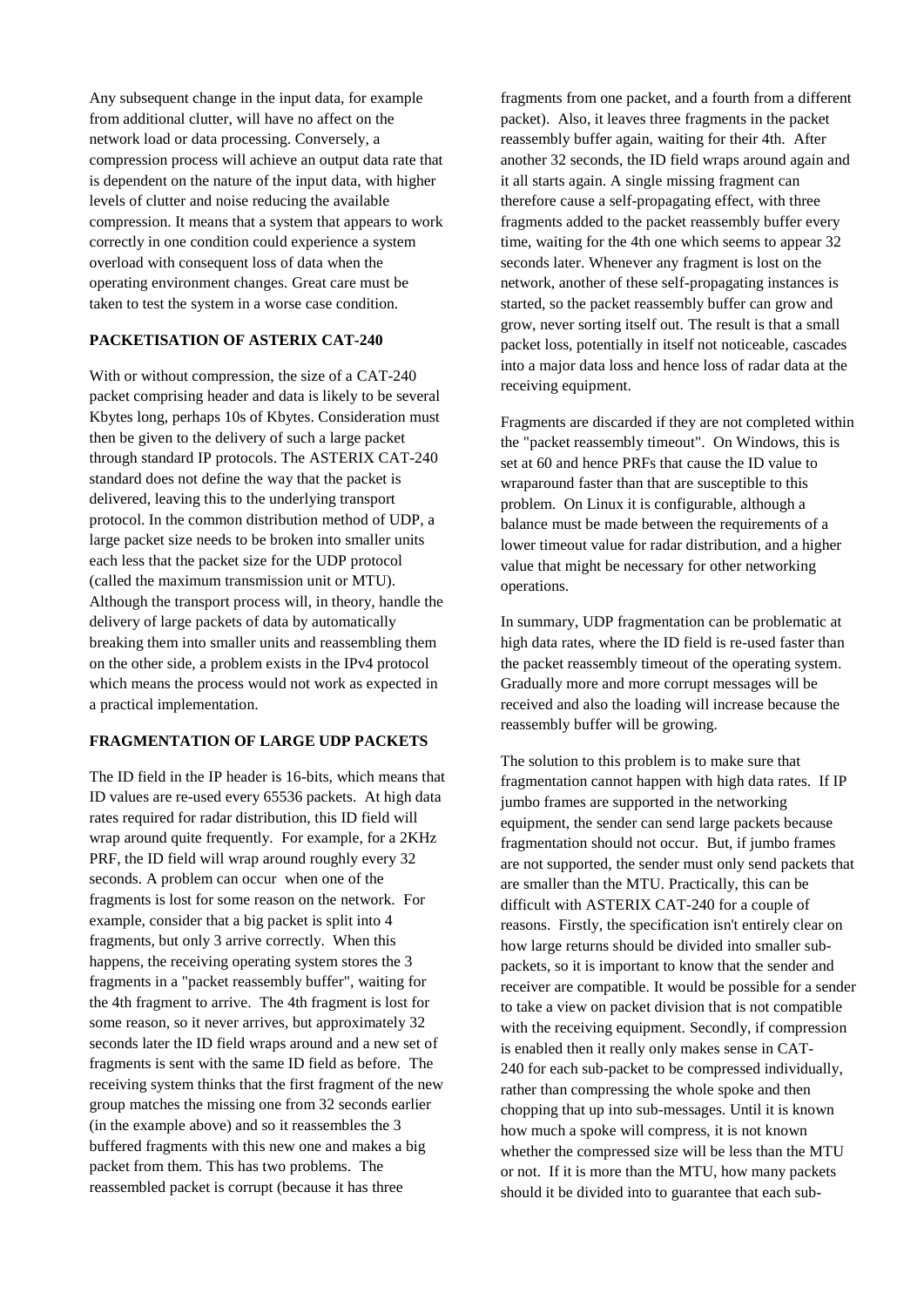packet will be less than the MTU once compressed? Unless care is taken, it could be possible to perform lots of compressions of the same data until the individual packets are small enough.

In summary, although the ASTERIX CAT-240 standard defines the core data structures for the distribution of radar video data, careful consideration needs to be given to a practical implementation. Cambridge Pixel's SPx software library implements a set of library modules that encapsulate the CAT-240 standard and handle the packetisation and compression. By using the same library software on the sending and receiving side, the data is correctly distributed. This approach has been used with commercially available radars, such as the Kelvin Hughes SharpEye.

## **GENERATING ASTERIX CAT-240 DATA FOR SIMULATION**

Testing a server or client application with real-time data can be a challenge. Where test patterns are used in place of real radar signals, misleading performance results can be obtained, especially if compression is enabled. An idealised test pattern that compresses very well might give a very low network bandwidth, meaning that the system appears to behave correctly. When a real radar signal is connected with noise and clutter the compression will reduce and suddenly the data rates increase.

System testing with simulated radar video, which includes noise, clutter, terrain and targets, is highly desirable. Cambridge Pixel's SPx Simulator – see [Figure](#page-4-1)  [3](#page-4-1) - is a software product that generates real-time video, tracks and navigation data for representative system testing. The software can be used to define complex movement scenarios of targets and moving radars, or alternatively it can synchronise to an existing simulator that defines target positions. The software generates ASTERIX CAT-240 video, which comprises targets, terrain and simulated noise, and supports either uncompressed or ZLIB compressed video. This allows representative data to be presented onto the network to test system performance. In addition to video, the software generates ASTERIX track data and optionally navigation data to report a changing radar position.

### **SUMMARY**

The use of ASTERIX CAT-240 for the network distribution of radar video provides a standards-based solution that promises to improve interoperability of radar equipment. Where radar manufacturers are interested in promoting open standards interfacing, rather than developing closed proprietary solutions, the CAT-240 standard can be used effectively, provided various practical considerations relating to compression and packet fragmentation, are considered. The use of a toolkit of software modules that can generate and receive the CAT-240 standard, as provided by Cambridge Pixel, is a convenient and cost-effective way to include standards support into new products.

#### **BIO DATA OF AUTHOR(S)**

Dr David Johnson graduated from the University of Hull with a BSc and Phd in Electronic Engineering. As a



software engineer and engineering manager, he has worked in industry developing image and radar processing solutions for over 20 years. Dr Johnson started Cambridge Pixel in 2007 to develop costeffective software solutions for radar processing applications.

Richard Warren is a graduate of Oxford University's school of maths and computing, and has been the lead



software engineer on a range of radar processing projects through 15 years in industry. Mr Warren currently leads Cambridge Pixel's software engineering team in the development of radar tracking and display solutions for Windows

and Linux platforms.